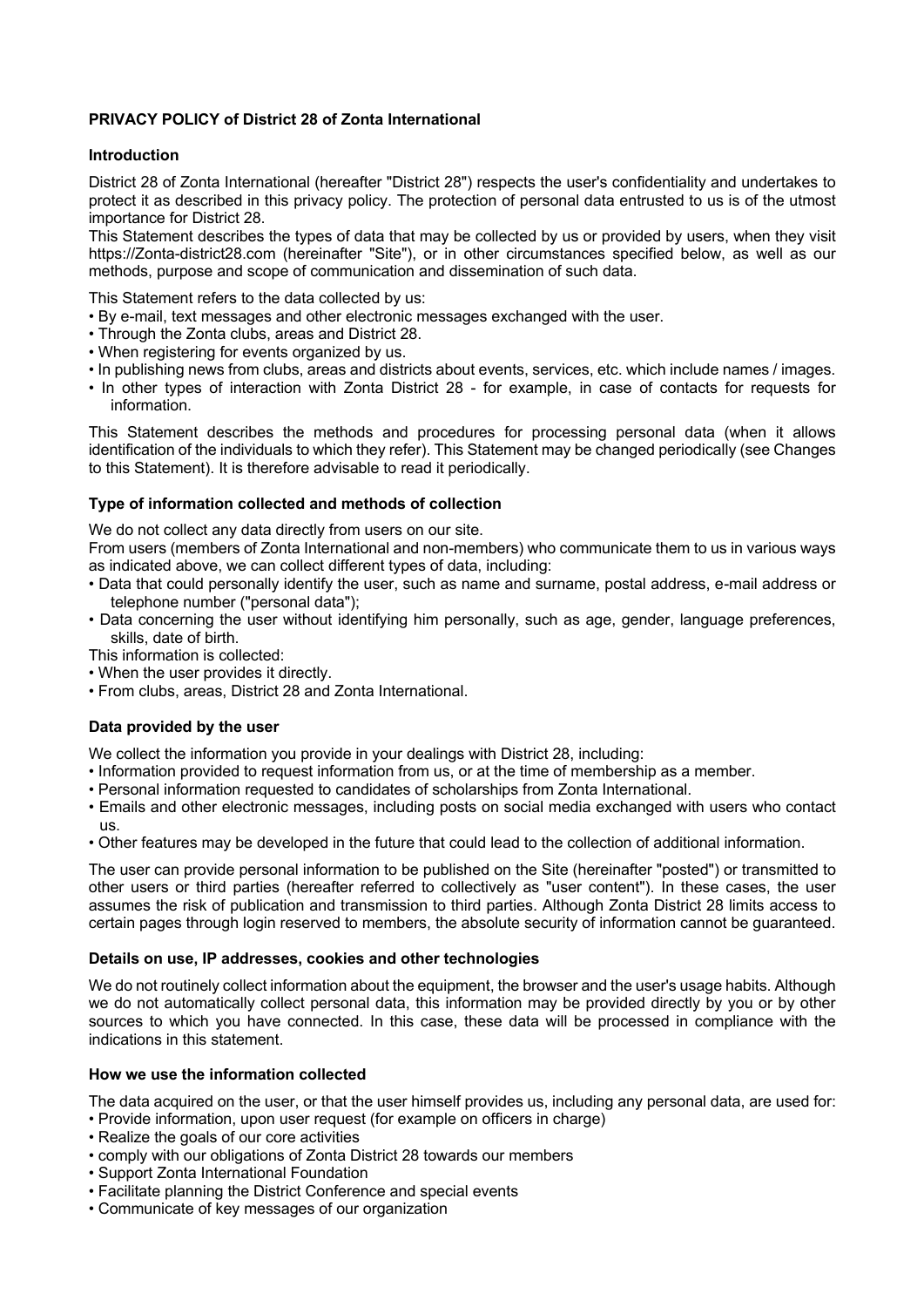- Support for programs and membership of Zonta International
- Comply with all legal obligations
- All other purposes for which the user is informed when providing his data
- All other purposes for which the user gives us his consent.

Zonta District 28 confirms its commitment not to disclose the data of its members without prior authorization. The user who wishes to prevent his data from being used in the ways described above, may do so by contacting us. For further information see *User's choices regarding our methods of use and disclosure of information*.

## **Communication of information**

We may share personal information obtained directly by the user as described in this Statement:

- To enable us to carry out the activities for which the user has provided us with his data.
- For any other purpose the user will be informed when asked to provide such information.
- With the user's consent.

The personal information collected may also be disclosed:

• To respond to court orders, legal proceedings and other legal measures imposed by the competent authorities.

• If we believe that disclosure is necessary to protect the rights, property or safety of Zonta District 28, members of the Zonta clubs, the District and Zonta International.

This includes the exchange of information with other companies and organizations to protect us from fraud.

## **Donor Privacy Information**

Donations made to Zonta International do not pass through our Site, and related information is accessible to our Ambassadors only through reports sent directly from Zonta International Foundation (ZIF) to Ambassadors who have entered into a confidentiality agreement. In the ZIF forms for donations, it is possible to indicate that the donor intends to remain anonymous. In that case, the information about the donor will not even reach the Ambassadors.

Zonta International and Zonta International Foundation have established their privacy policy (see www.zonta.org)

#### **Data Processors Data Controller:**

Zonta International Governor District 28: Annemarie Loosli-Locher Email Owner: loosli-locher@sunrise.ch Webmaster District 28: Kathrin Laubacher Email webmaster: contact@zontadistrict28.org

## **Access to personal data and changes**:

You can send an email to webmaster@zonta-district28.com to request access to your data, or to correct or delete data that you had provided previously. Change requests may be rejected, if they are considered to be in violation of the law. The contents on the user, even if removed by the owner, may still be viewable on the pages of the cache or archive, or may have been copied or archived by other users of the Site. For more information on the user or other content, see *Terms and conditions of use.*

However, for residents in the EU / EEA, this does not prejudice the rights that are mandatorily guaranteed by EU legislation (see the *EU Privacy Policy below*).

#### **Children under the age of 16**

Zonta District 28 does not knowingly collect information relating to individuals under the age of 16. Should we notice that we have collected personal information relating to a minor under 16, in the absence of demonstrable parental consent we will delete them. Anyone who believes that we have collected information about a minor under 16, please contact us at webmaster@zonta-district28.com.

#### **Data Protection**

Zonta District 28 has taken appropriate measures to protect information from risks of loss and unauthorized access, use, alteration and disclosure. All information provided by users is stored on secure servers protected by firewalls and we use Secure Sockets Layer (SSL) to ensure that the transmission of sensitive data is encrypted and properly protected. Our Webmaster is informed about the importance of data protection, and we focus specifically on practices related to protection against unauthorized disclosure of personal data. We era ready to respond to incidents that violate Zonta District 28 security or privacy regulations.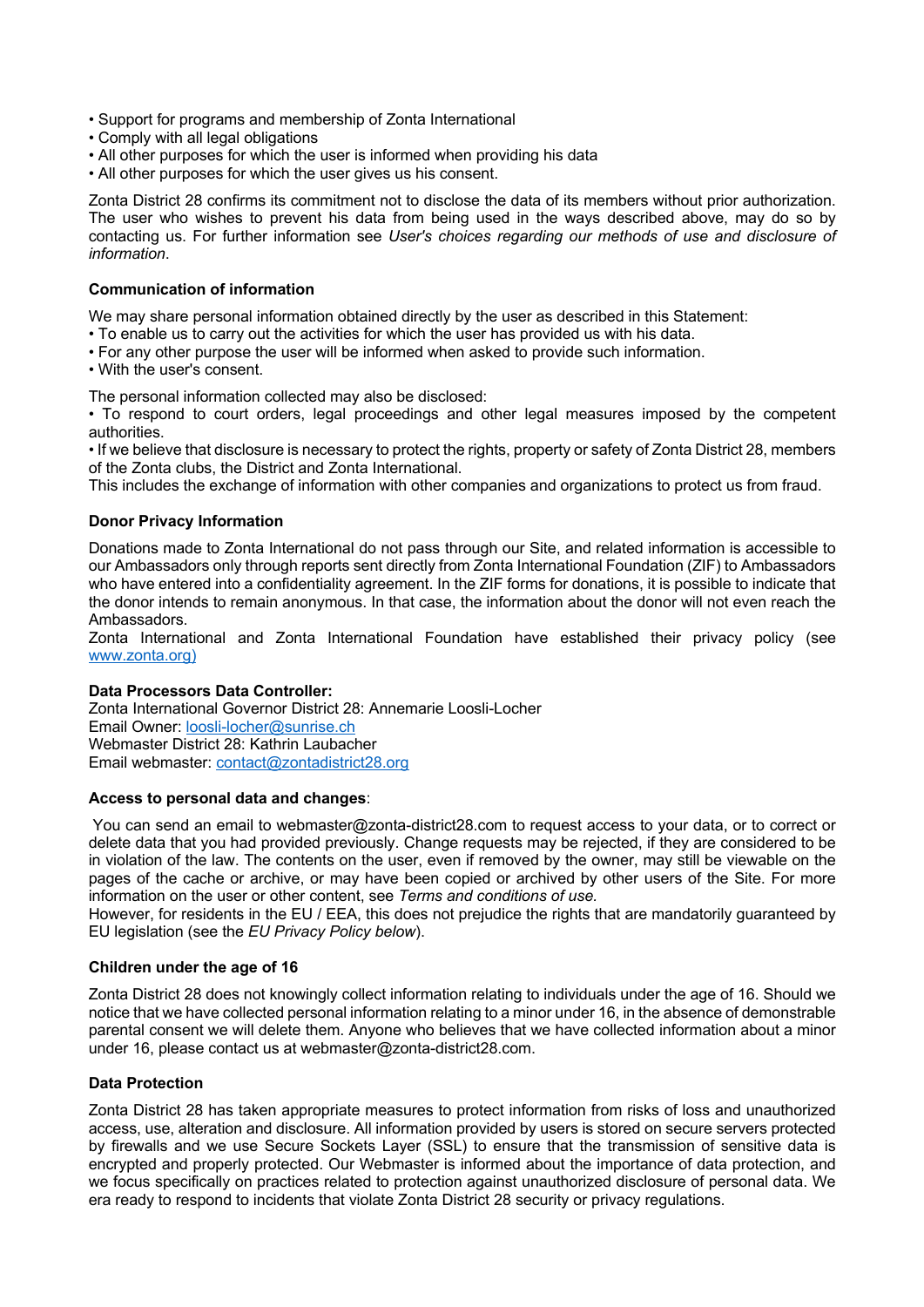The security of information also depends on the user. The password reserved to members of Zonta International in our District 28 to allow access to certain sections of our Site must be kept confidential by the user. Caution should be also exercised before releasing information to be published in sections of our Site that are open to the public, as they may be seen by anyone.

Unfortunately, the transmission of information via the Internet is not always completely secure. Although we do our best to protect your personal information, we cannot guarantee the absolute security of personal information transmitted to us. The user must therefore assume the risk of transmitting personal data. Zonta District 28 declines any responsibility for the possible circumvention of the data protection settings and other security measures set up on our Site.

## **Changes to this Statement**

Zonta District 28 may change, add, modify or remove sections of this Statement at any time. These changes will come into force immediately with their publication on our Site. The date of the last revision of the information is shown at the bottom of the page. It is up to the user to periodically consult this document to inquire about any updates. By continuing to visit our Site, you consent to changes to the information.

## **Contacts**

For questions or clarifications on the procedures adopted by Zonta District 28 to protect your privacy, or if you believe that Zonta District 28 has not acted in accordance with this Policy, you can contact us at contact@zontadistrict28.org

Last update: June 2019

#### \_\_\_\_\_\_\_\_\_\_\_\_\_\_\_\_\_\_\_\_\_\_\_\_\_\_\_\_\_\_\_\_\_\_\_\_\_\_\_\_\_\_\_\_\_\_\_\_\_\_\_\_\_\_\_\_\_\_\_\_\_\_\_\_\_\_\_\_\_\_\_\_\_\_\_\_\_\_\_\_\_\_\_\_\_ *Additional privacy policy for residents in the EU*

*The following additional information concerns residents of the European Union (EU) or the European Economic Area (EEA).*

## *1. Introduction*

- *1.1 – when we collect personal data from residents in the EU or EEA, this is done in compliance with all EU applicable regulations on data protection and privacy. This includes, but is not limited to, the EU General Data Protection Regulation (2016/679) ('GDPR') and the national laws of EU member states that process or regulate the collection, processing and privacy of personal data (collectively "EU Data Protection Standards").*
- *1.2 - This Privacy Statement for residents of the EU ("privacy notice for EU residents"), to be read together with the Zonta District 28 privacy policy, provides further information, as required by the EU Rules for the protection of data, about how we process or process personal data that we collect and about those with whom we may share them.*
- *1.3 - This privacy statement also provides information on the rights recognized by law in accordance with EU data protection rules and how to exercise them.*

#### *2. Methods of collecting personal data*

- *2.1 - Given the global nature of our organization and its club network, Zonta District 28 can hold and process data collected from clubs, districts and partner organizations around the world within the EU / EEA.*
- *2.2. This means, among other things, that the personal data of members residing in the EU / AEE (who have consented to this transfer) are transferred from the EU / AEE to the Zonta International headquarters in the United States, by the club to which these members belong. Zonta international has asked all Zonta clubs to confirm that each individual member has authorized collection and communication of personal data to Zonta International for the management of the membership, and requires confirmation at every renewal of the annual membership fee. None of this information passes through our Site.*